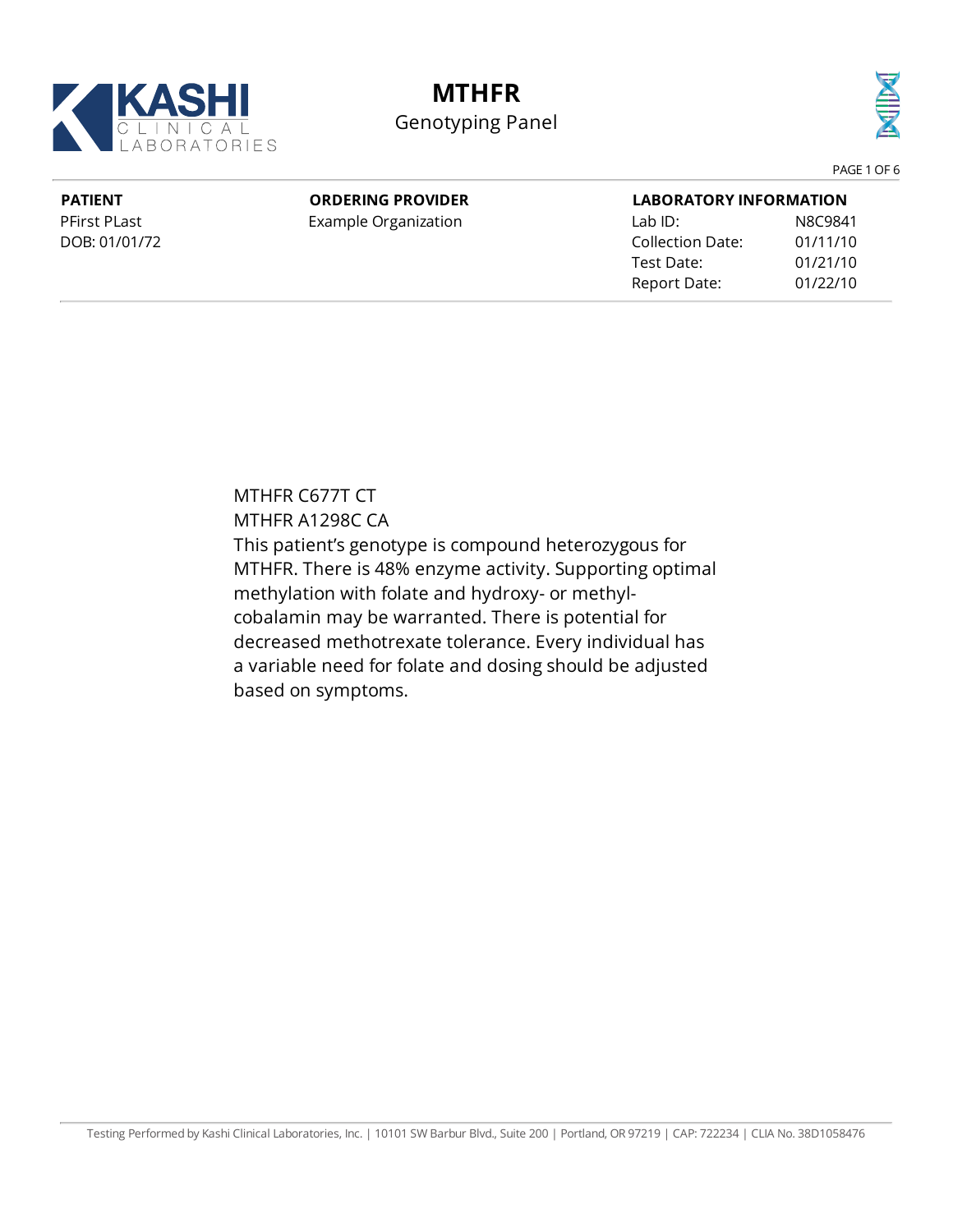

# **MTHFR**

### Genotyping Panel



PAGE 2 OF 6

#### **PATIENT** PFirst PLast DOB: 01/01/72 **ORDERING PROVIDER** Example Organization **LABORATORY INFORMATION** Lab ID: N8C9841 Collection Date: 01/11/10 Test Date: 01/21/10 Report Date: 01/22/10 **Test Genotype Result** C677T Mutation C/T Positive A1298C Mutation C/A Positive

**PATIENT'S APPROXIMATE MTHFR ENZYME ACTIVITY 1**



#### **MTHFR GENOTYPE SUMMARY**

**This patient carries ONE C677T gene mutation and ONE A1298C gene mutation.**

- Patient exhibits heterozygosity for both the C677T gene mutation and the A1298C gene mutation. This is referred to as a compound heterozygote.
- Compound heterozygosity is associated with intermediate enzyme activity.
- The patient's genotypes should be interpreted in light of clinical information.
- Possible increased sensitivity to Methotrexate leading to lower dosage requirements, increased side effects or intolerance of the drug.

#### **MTHFR BACKGROUND INFORMATION**

The MTHFR (methylenetetrahydrofolate reductase) gene produces an enzyme that helps in processing folate and regulating homocysteine levels in the body. Folate is a critical nutrient involved in methylation, DNA synthesis and amino acid metabolism. 2

Impaired folate metabolism due to MTHFR enzyme inactivity, or a low folate level, results in elevated plasma homocysteine.<sup>3</sup> Homocysteine is an amino acid synthesized by the body through demethylation of methionine. In the presence of adequate B vitamins, homocysteine is either irreversibly degraded to cysteine or it is re-methylated back to methionine, an essential amino acid.<sup>4</sup> An elevated homocysteine level is known to be an independent risk factor for ischemic stroke, thrombotic and cardiovascular diseases.<sup>5,6</sup> Folate, vitamin B6 or vitamin B12 are all necessary for the proper conversion of homocysteine into methionine. A deficiency in any of these vitamins can cause homocysteine levels to rise.

Two single nucleotide variants known to affect MTHFR function are C677T (a change from cytosine to thymine at position 677 within the gene) and the A1298C mutation (a change from adenine to cytosine at position 1298 within the gene).<sup>1,6,7</sup> It is not uncommon for some individuals to have both MTHFR variants. Clinical relevance for hyperhomocysteniemia is associated with homozygosity for the C677T variant allele. In general, these genotypes produce MTHFR enzyme with reduced function and activity.

In addition to vascular health, defects in folate metabolism due to dietary factors or MTHFR mutations may contribute to the pathophysiology of neural tube defects and a variety of malignancies.<sup>1,8</sup> Also, a strong association between MTHFR variants and methotrexate toxicity has been reported.<sup>9</sup> Methotrexate, a drug used in treatment of cancer and autoimmune diseases, is a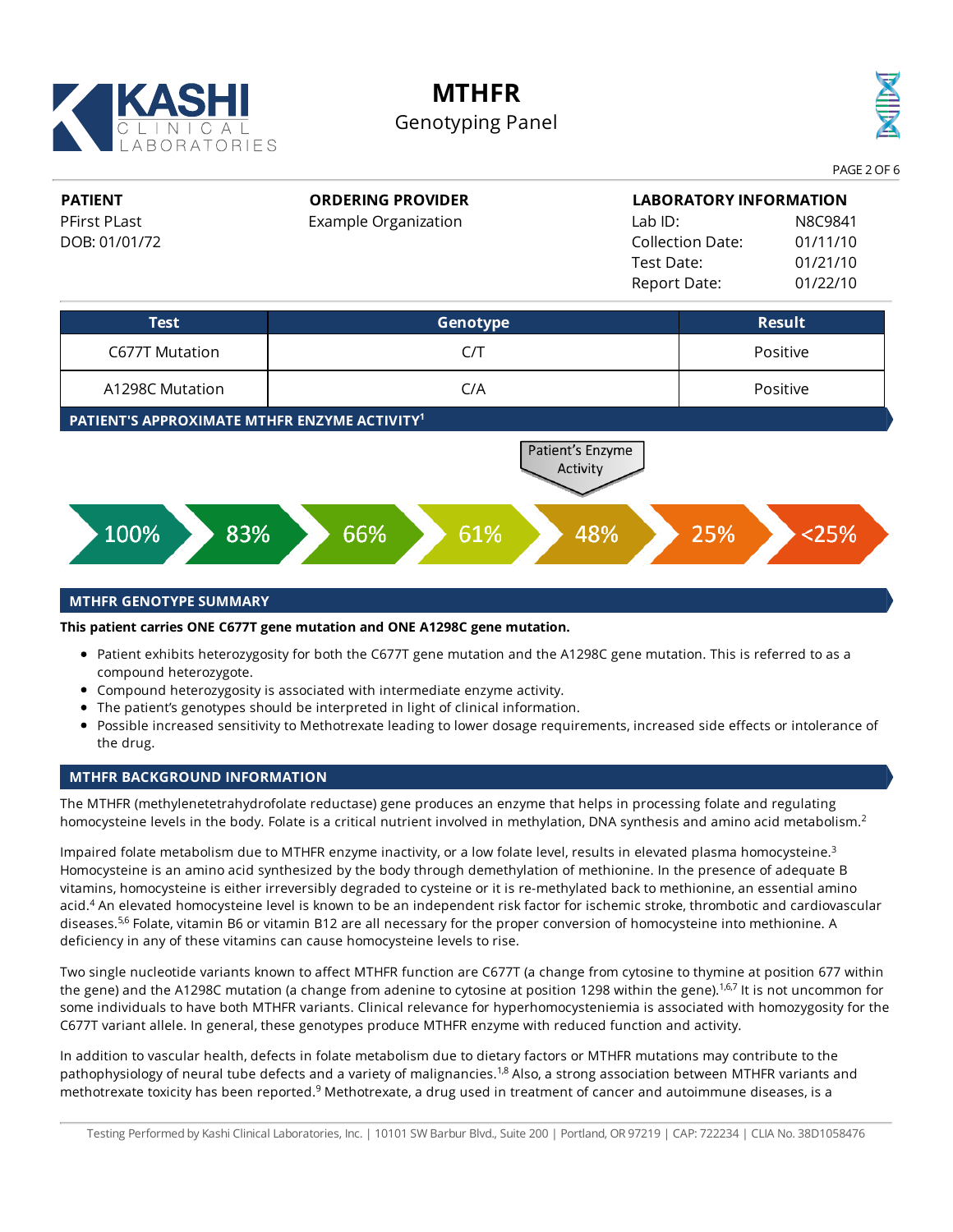

structural analogue of folate that interferes with folate metabolism and leads to depletion of cellular folate. MTHFR gene variants associated with reduced enzyme function and hyperhomocysteinemia may affect methotrexate sensitivity and contribute to toxicity. $^9$ MTHFR genotyping may support methotrexate dose adjustment and limitation / discontinuation of therapy in affected individuals.

#### **MTHFR: BEHAVIORAL HEALTH INFORMATION**

Impaired folate metabolism due to reduced MTHFR enzyme activity, or decreased folate, results in elevated plasma homocysteine which has been linked to depression.<sup>5,10,11</sup> There is no evidence to suggest that the A1298C mutation alone affects plasma homocysteine levels, however, it has been demonstrated that individuals who are compound heterozygotes for both the C677T and the A1298C mutations may have increased plasma homocysteine concentrations. <sup>1</sup> Elevated homocysteine levels are inversely associated with memory score<sup>12</sup> , and directly related to brain atrophy<sup>13</sup> and depressive symptoms.<sup>5,10</sup>

Folate levels are directly related to memory scores,<sup>12</sup> and inversely related to depressive symptoms in women.<sup>11</sup> C677T T/T homozygous allele carriers are associated with a higher risk of depression, schizophrenia, and bipolar disorder as compared to the C/C genotype.<sup>5,14,15</sup> Depressed, schizophrenic, and bipolar individuals showed a trend towards increased frequency of the T allele, therefore C/T heterozygous allele carriers may have an intermediate risk for depression.<sup>14,15</sup> A1298C C/C homozygous allele carriers are reported to have an increased risk of depression and schizophrenia compared to homozygous A/A carriers, while A/C heterozygous allele carriers did not show an increased risk. 14

#### **MTHFR: CARDIAC HEALTH INFORMATION**

An elevated homocysteine level has been identified as an independent risk factor for ischemic stroke, thrombotic and cardiovascular diseases.<sup>5,6,16</sup> However, it is important to remember that this is a multifactorial condition, involving a combination of genetic, physiologic, and environmental factors, and clinical relevance of MTHFR testing should be interpreted in light of clinical information.

**Testing Limitations:** A very rare allele near the A1298C location can result in a false positive for the presence of the "C" SNP. Our testing method does not screen for this allele owing to its exceedingly rare occurrence. If reports obtained do not match the clinical findings, additional testing should be considered. All results should be interpreted in the context of clinical findings, relevant history, and other laboratory findings.

*This test detects onlyspecific targeted genetic variations and thereis a possibilitythat othergenetic variants not detected bythis testmay be present.The DNA variants tested for in this report have been scientifically determined to be possibleriskfactors for thereported condition.Thecontent of this report is provided for informational purposes only, not as a diagnostic tool.Thereport does notsupersedethejudgment of a qualified medical provider.This test is not a substitutefor a comprehensiveconsideration of all factors that influencethemaintenance of a healthy body. Genetic riskfactors are notguarantees thatyou will develop a* condition, and in many cases, the presence of a particular DNA variant may only play a minor role in your risk *for disease,compared with environmental and lifestylefactors.This test is notFDA approved.Thetest's performancecharacteristics have been established and maintained by Kashi ClinicalLaboratories under CLIA and CAP compliance.*

**Reported and Reviewed By:**

À.

**ZahraMehdizadeh Kashi, Ph.D., HCLD CEOand Laboratory Director**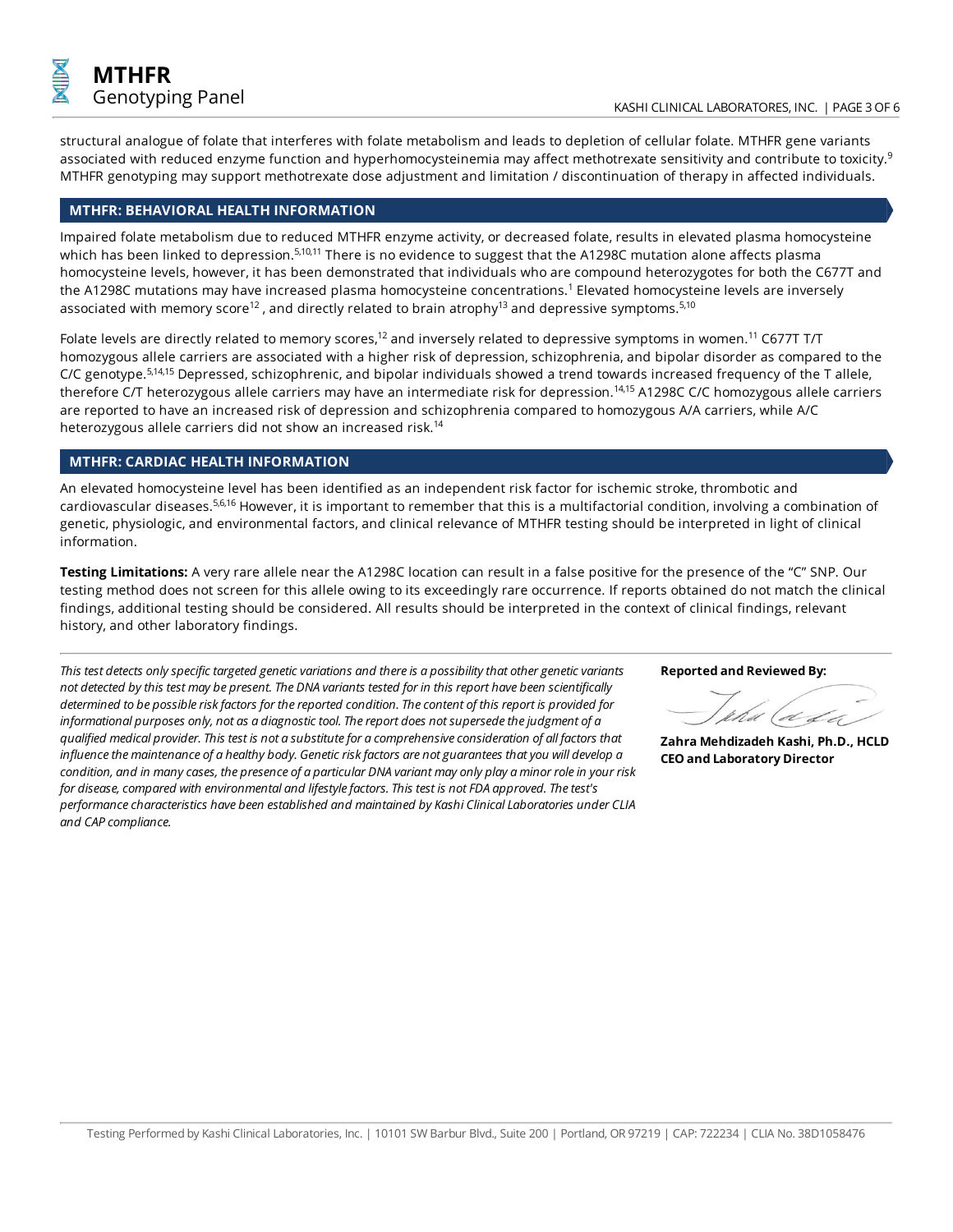#### **MTHFR TREATMENT OPTIONS**

**The following supplements may benefit a patient's folate metabolism pathway.**

| Supplement               | <b>Starting Dosage Range</b>                                                | <b>Notes</b>                                                                                                                     |
|--------------------------|-----------------------------------------------------------------------------|----------------------------------------------------------------------------------------------------------------------------------|
| L-5-MTHF or L-5-FTHF     | 400 mcg - 15 mg                                                             | Using an active form of folate is crucial when<br>the patient's ability to generate active folate is<br>compromised.             |
| Methylcobalamin<br>(B12) | 500 mcg (sublingual preferred)                                              | Using the active form of Vitamin B12 ensures<br>the patient has the necessary methyl groups<br>to regenerate the active folate.  |
| Active B Complex         | 10-25 mg Pyridoxal-5'-phosphate (B6)<br>2.1 mg Riboflavin-5'-phosphate (B2) | An active B complex will supply the patient<br>with the other necessary cofactors to support<br>the generation of active folate. |

#### **OPTIONAL DEPENDING ON HEALTH CONDITIONS AND PROVIDER DISCRETION**

- **•** Betaine/Trimethylglycine (TMG): TMG is very useful in patients with elevated homocysteine levels.
- N-Acetyl Cysteine (NAC): NAC assists with liberation of homocysteine from its receptors and helps to reduce oxidation.

Notice: This information does not take into consideration patient health history, interaction with other medications or supplements, and/or allergies. It is the *responsibility of the physician to determine appropriate dosing choices based on allclinical data.*

#### **RECOMMENDED INTERVENTIONS**

Lifestyle interventions:

- Avoid alcohol. Mutation carriers that consume high levels of alcohol show low levels of plasma folate and higher levels of homocysteine. 17
- Avoid smoking. Smoking has been shown to elevate homocysteine levels.<sup>17</sup>

#### **Folate:**

Folate rich diet:

Eating a folate rich diet provides greater amounts of substrate for the enzyme. Aiming for 400 mcg daily from various sources is recommended for most individuals, 600-800 mcg daily should be consumed by pregnant women.<sup>18,19</sup> Sources include: liver, dark leafy green vegetables, fruits, nuts, beans, dairy products, and grains. 19

5-methyltetrahydrofolate:

5-MTHF is the metabolically active form of folate and is the transported form of folate in the plasma.<sup>20</sup> It provides useable folate to the body that circumvents the need for activation of the MTHFR enzyme. It also avoids interaction with drugs that have an effect on dihydrofolate reductase (DHFR) such as methotrexate. Dosing begins at 400 mcg daily and increases up to 15 mg daily depending on health conditions and patient tolerance. 21

L-5-formyltetrahydrofolate:

L-5-formyltetrahydrofolate (folinic acid) is the reduced form of folic acid. It does not require dihydrofolate reductase (DHFR) conversion and is a preferred form of folate in patients undergoing methotrexate or other DHFR inhibiting therapies. Supplement levels up to 5 mg daily have been utilized to reduce homocysteine levels.<sup>22,23</sup>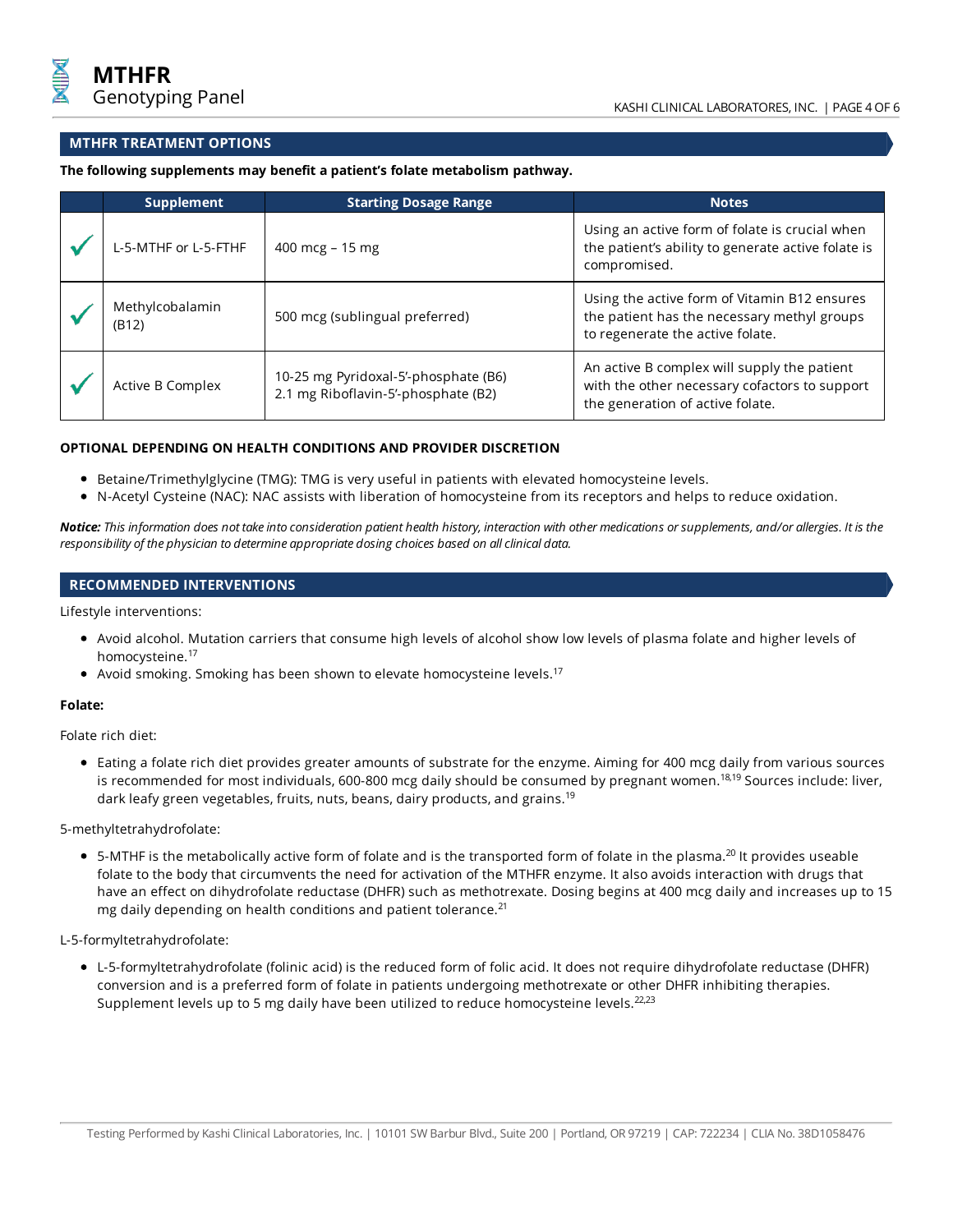## **SUPPLEMENTAL INTERVENTIONS**

#### **Additional B Vitamins**

B12 (cobalamin):

B12 is a necessary cofactor in the production of methionine from homocysteine. The methionine synthase enzyme utilizes B12 and 5-MTHF to regenerate methionine. The preferred form of B12 is methylcobalamin as the required methyl group is present for the re-methylation process.<sup>24</sup> Recommended dose begins at 500 mcg daily.<sup>22</sup>

B6 (pyridoxine):

• B6 is required for the cystathionine β-synthase (CBS) enzyme to process homocysteine into cystathione and eventually cysteine in the transulfuration pathway. CBS uses the active B6 pyridoxal-5'phosphate (PLP) as the cofactor.<sup>25</sup> Supplementation with PLP ensures that adequate homocysteine regulation occurs. Recommended dosing begins at 25 mg daily.<sup>22</sup>

B2 (riboflavin):

Riboflavin makes up a part of the flavin-adenine-dinucleotide (FAD) cofactor involved in the MTHFR pathway. Supplementation of at least 2.1 mg daily in variant allele carriers shows improvement in enzyme function.<sup>26</sup>

#### **Betaine/Trimethylglycine**

Hyperhomocysteinemia and hyperhomocysteinuria are common consequences of MTHFR polymorphisms. In patients with elevated homocysteine levels, supplementation with betaine anhydrous/ trimethylglycine (TMG) helps to effectively reduce these levels to a more therapeutic range. Recommended dose is 250 mg daily up to 3 gms daily in cases of homocysteinuria.<sup>26,27</sup> If treating with high dose betaine it is recommended to check for CBS polymorphisms as this may lead to elevated levels of methionine that may result in cerebral edema. 27,28

#### **NAC: N-acetylcysteine**

NAC benefits hyperhomocysteinemia patients by mobilizing homocysteine from its binding proteins, namely albumin, in the plasma. This allows the homocysteine to be properly metabolized while also exerting a protective effect over the production of reactive oxygen species (ROS). 29

#### **REFERENCES**

- 1. Van der Put NM et al. A second common mutation in the methylenetetrahydrofolate reductase gene: an additional risk factor for neural-tube defects? AmJ HumGenet. 1998; 62(5):1044–51.
- 2. Wagner C. Biochemical role of folate in cellular metabolism. In: Bailey LB, editor. Folate in health and disease. New York, NY: Marcel Dekker Inc.; 1995. p. 23–42.
- 3. Bailey LB and JF Gregory III. Polymorphisms of Methylenetetrahydrofolate Reductase and Other Enzymes: Metabolic Significance, Risks and Impact on Folate Requirement. J Nutr. 1999; 129(5):919-22.
- 4. Stover PJ. Polymorphisms in 1-Carbon Metabolism, Epigenetics and Folate-Related Pathologies. J. Nutrigenet Nutrigenomics. 2012; 4(5):293-305.
- 5. RefsumH et al. The Hordaland Homocysteine Study: A Community-Based Study of Homocysteine, Its Determinants, and Associations with Disease. J Nutr. 2006; 136:1731S-1740S.
- 6. Frosst P et al. A candidate genetic risk factor for vascular disease: a common mutation in methylenetetrahydrofolate reductase. Nat Genet. 1995; 10:111–113.
- 7. Weisberg I et al. A second genetic polymorphism in methylenetetrahydrofolate reductase (MTHFR) associated with decreased enzyme activity. Mol Genet Metab. 1998; 64:169–72.
- 8. Teng Z. The 677C>T (rs1801133) polymorphism in the MTHFR gene contributes to colorectal cancer risk: a meta-analysis based on 71 research studies. PLoS One. 2013; 8(2):e55332.
- 9. Yang L, et al. Impact of methylenetetrahydrofolate reductase (MTHFR) polymorphisms on methotrexate-induced toxicities in acute lymphoblasticleukemia: ameta-analysis. Tumor Biol. 2012; 33(5):1445–54.

Testing Performed by Kashi Clinical Laboratories, Inc. | 10101 SW Barbur Blvd., Suite 200 | Portland, OR 97219 | CAP: 722234 | CLIA No. 38D1058476